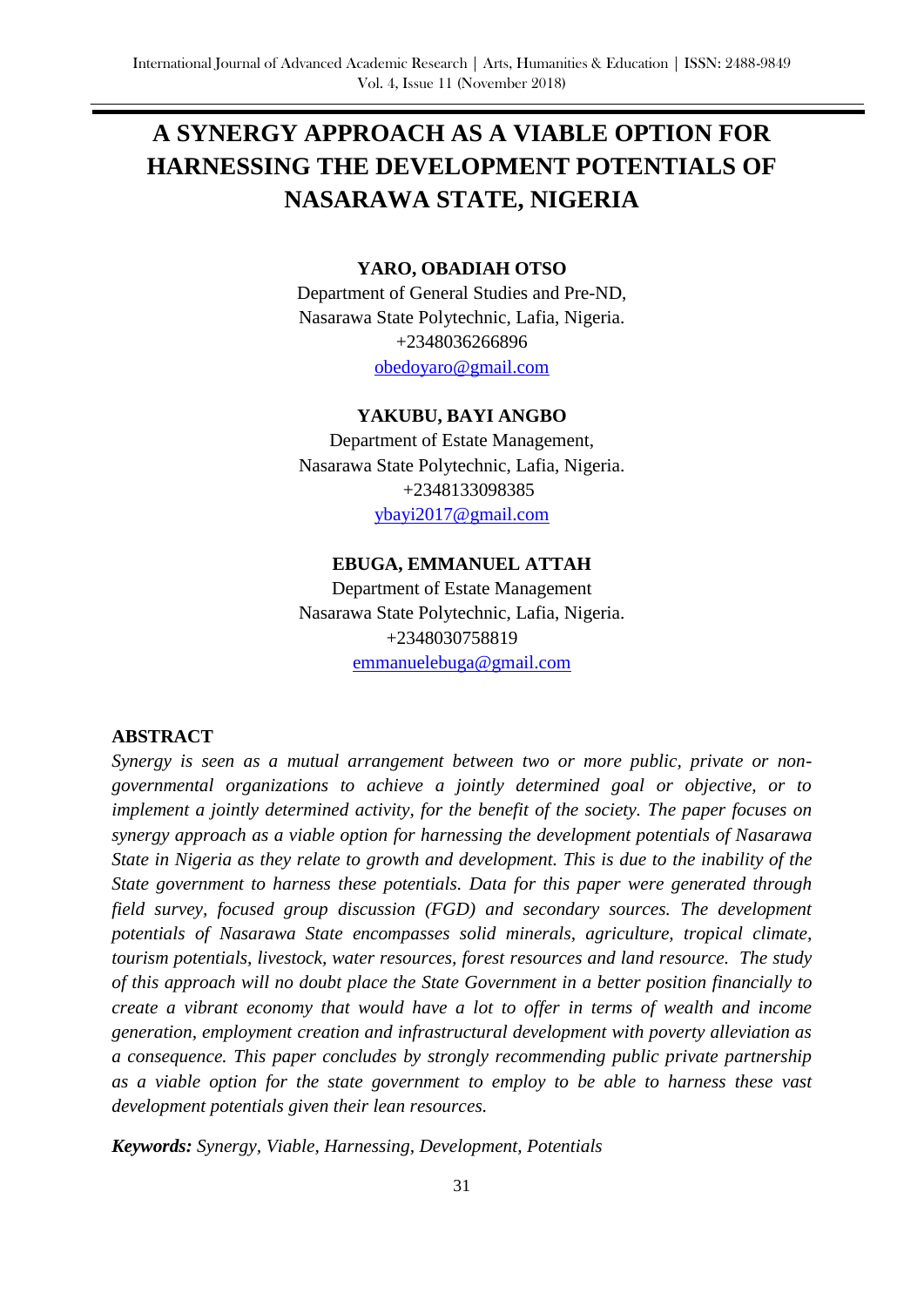## **INTRODUCTION**

Located in the central part of Nigeria, Nasarawa State was created out of Plateau state on October 1<sup>st</sup> 1996 with its headquarters in Lafia and it is tagged "The Home of Solid Minerals" due to abundant mineral resources. The State lies between latitude 7 45' and 9 25'N of the equator and between 7 and 9 37'E of the Greenwich meridian and it covers a land mass of 27,862km2 with a population of 1,863,275 people according to 2006 provisional census spread in the thirteen (13) local government areas of the state namely Akwanga, Awe, Doma, Karu, Keffi, Kokona, Lafia, Nassarawa Eggon, Nassarawa, Obi, Toto and Wamba. The state shares boundary with Kaduna state in the North, Plateau state in the East, Taraba and Benue states in the south and Federal Capital Territory and Kogi state in the west. Nasarawa state is located in the middle climatic belt that is generally very warm and humid with dry and rainy seasons. It has a mean temperature range of 25 ° C to 35 ° C, a mean rainfall of 1120mm to 1500mm relative humidity of 60-80% and falls within the guinea savannah kind of vegetation that houses a lot of merchantable tress (Greater Lafia master plan, 1998; Meteorological dept, 2018).

 Nearness of the State to Abuja, the Federal Capital Territory of Nigeria, gives it greater prospects for growth and development considering its strategic location, abundant tourism potentials, abundant solid mineral deposits, predominant tropical climate, rich agricultural potentials, great potentials for animal husbandry, vast land resource, and large water bodies.

#### **STATEMENT OF PROBLEM**

In spite of these potentials, the State is backward in terms of human capital development, physical transformation and other infrastructural development owing to narrow internal revenue base. This is attributed to lack of a viral political will and a novelty option in harnessing these development potentials.

 Agriculture remains the primary and predominant occupation, with over 90% of its working population involved with little or no mechanization to the neglect of other development potentials. This paper therefore aims at focusing on synergy as a viable option in harnessing the development potentials that exist in Nasarawa state.

## **JUSTFICATION OF THE STUDY**

This study will be of interest to both the State government and the private sector as we are witnessing a global economic down-turn that requires the need to chart a new course for our survival. Thus, inventory of the State development potentials and the dissemination of these information become necessary in order to attract public private partnership to different sectors of the economy in the State. It will help the state government to diversify in this area of lean resources and global crashed of crude oil prices and to make more viable investment decisions that will lead to proper harnessing of the State host of natural resources that will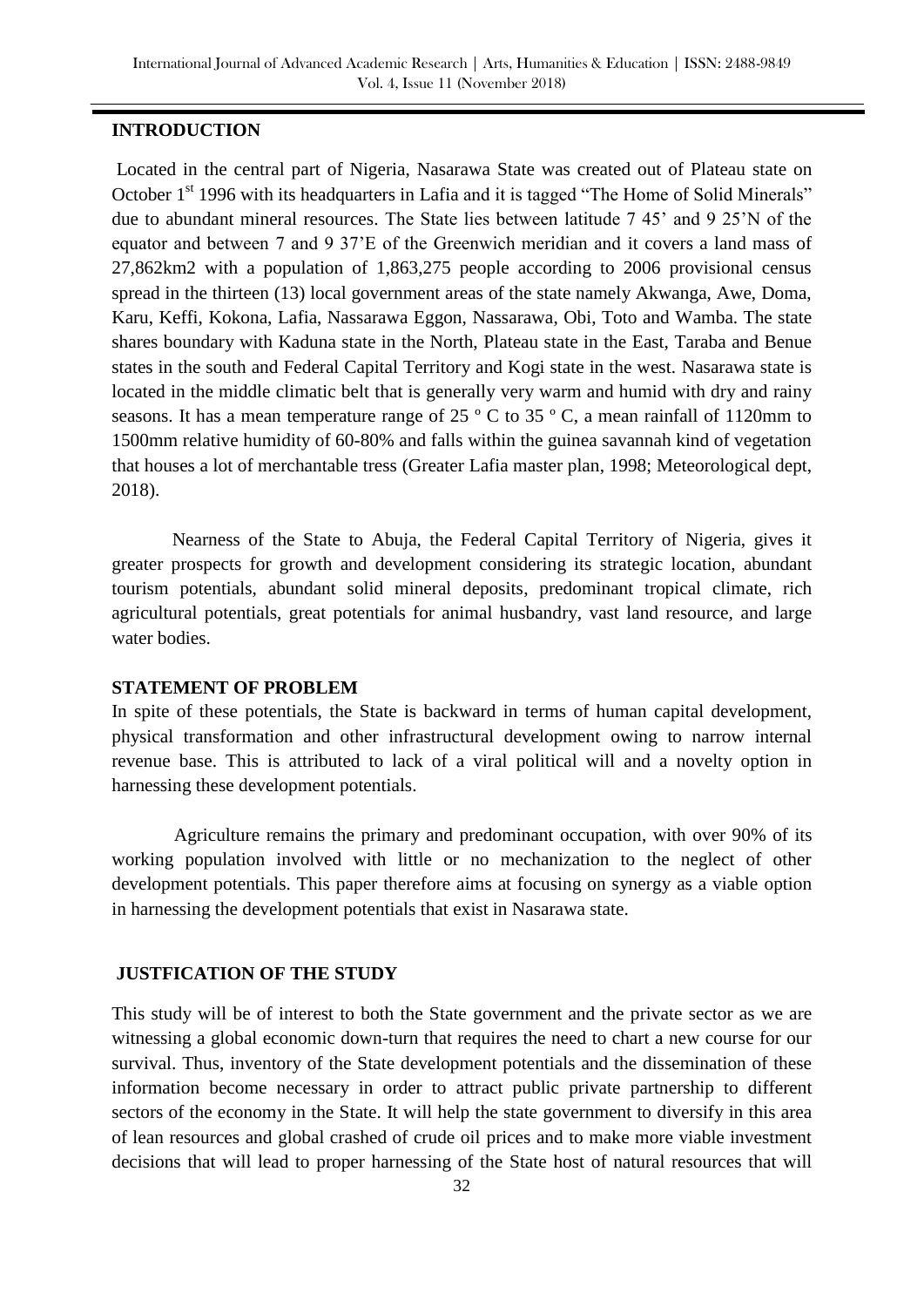ultimately lead to improvement in the living standard of many families at the grass root, create employment and reduce youth restiveness.

### **OBJECTIVES OF THE STUDY**

- 1. To take inventory of the State's development potentials and where they could be found.
- 2. To state the industrial uses of these development potentials.
- 3. To create a framework of synergy for the harnessing of development potentials
- 4. To state the likely benefits that would achieve to the participating stakeholders.

# **MAJOR REASEARCH QUESTIONS**

- 1. What are the development potentials of Nasarawa State and where could these be found?
- 2. What are their industrial uses?
- 3. In what possible ways could the government synergize with the private sector in harnessing development potentials of Nasarawa State?
- 4. What are the likely benefits of this framework of synergy to the stakeholders?

## **METHODOLOGY OF THE STUDY**

The data used in this study were variously generated through field survey of where these development potentials are located; Focused Group Discussion (FGD) with experts of these development potentials, some of whom are not necessarily members of the local communities where these development potentials are identified. A total number of 10 experts were drawn from the following fields of study; Geography, Geology and mining, Crop production, Fishery, Animal husbandry, Forestry, Business Administration, Economics, Hotel and Tourism management most of whom were drawn from the State ministry of trade, commerce and industry and the State tertiary institutions of higher learning and whose opinion forms the basis for a framework of synergy on how these potentials can be properly harnessed. Data were also obtained from secondary sources; websites, journals, magazines, Government gazettes, textbooks and unpublished materials. Meanwhile data organisation and analysis were made possible with the aid of descriptive statistics where tables were used.

## **CONCEPTUAL FRAMEWORK**

At the dawn of the twenty-first century, the concept of synergy has emerged in the development discourse: synergy and participatory development. Synergy approach has been gaining popularity both in the developed and developing countries as a viable option for harnessing natural resources.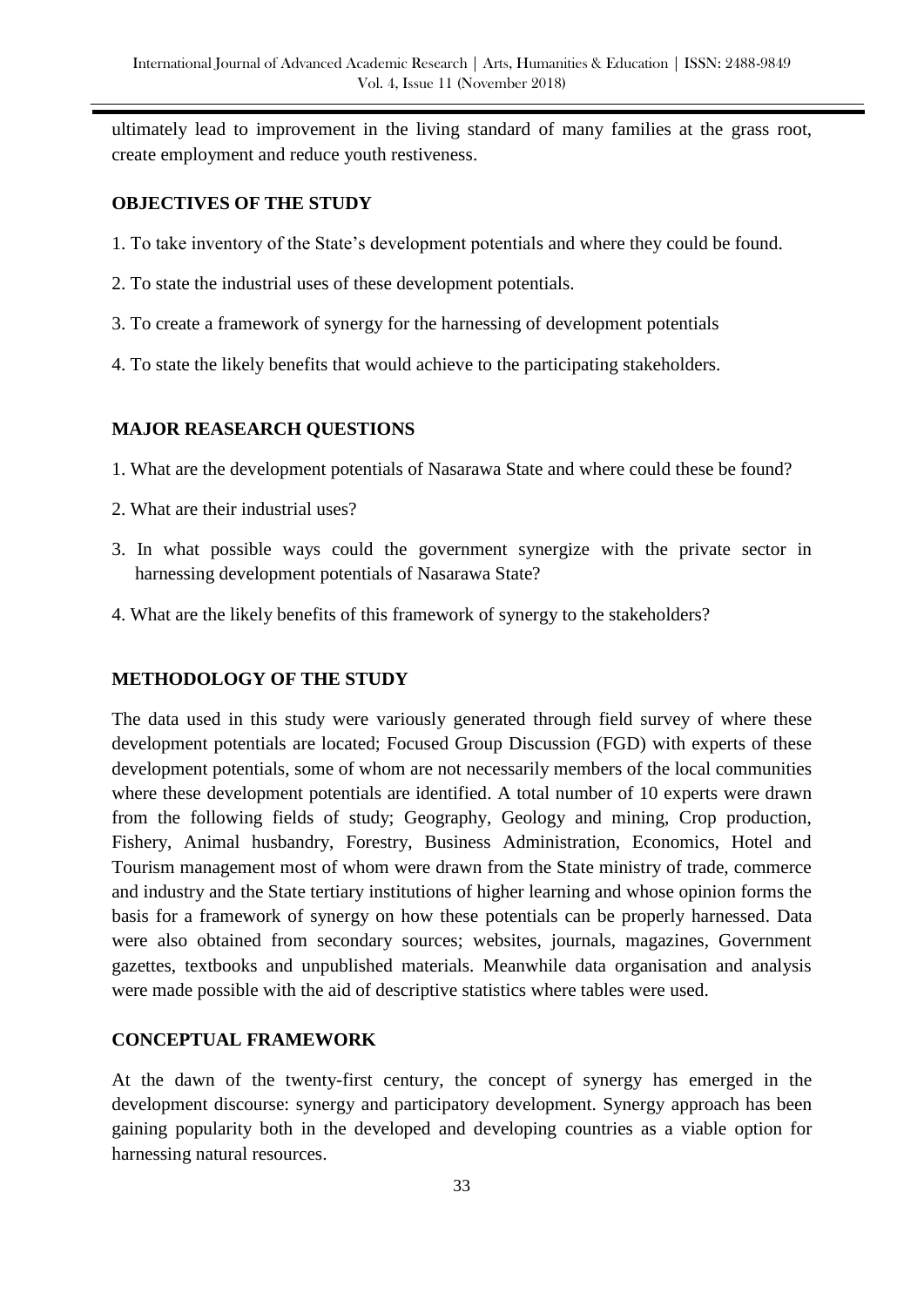Mitchell (1997) defined synergy as: ...a mutually agreed arrangement between two or more public, private or non-governmental organizations to achieve a jointly determined goal or objective, or to implement a jointly determined activity, for the benefit of the environment and society. The concept of synergy represents a new type of challenge for government. Addressing them is not just about adopting new policy and institutional arrangements, but is rather a matter of changing values in the State apparatus and society as a whole, and to recognize new stakeholders as partners in the development process. The core of this concept is therefore a shift in balance away from the public sector towards the private sector and a shift towards sharing tasks and responsibilities (Kooiman, 1993).

 According to Nelson and Zadek (2000), the idea of synergy implies people and organizations from some combination of public, business and civil constituencies who engage in voluntary, mutually beneficial innovative relationships to address common social aims through combining their resources and competencies. As such, synergy could mean government working together with a wide range of social partners at the national and local level to plan, implement and evaluate policy and actions for socio-economic development.

 Dwivedi (2002) as captured in Yaro and Ebuga (2013) asserts that the natural resources of a country which include rivers and lakes, forest, landscape, oil and gas, and solid minerals are the major determinants of its growth and development. He argues that countries that are rich in natural resources have much longer growth potential than those lacking natural resources. He however asserts that it is the harnessing of environmental resources with the aid of manpower, capital and technology that brings about growth and development. According to him, these are the factors that had contributed to the rapid growth and development of USA, UK, France, Canada, Australia and other developed economies.

 Alluding to the above, Barau (2004) said that physical environment of any country provides both problems and opportunities for the inhabitants. The available opportunities include soil type, forest, climates, water bodies amongst others, which if harnessed will help in improving quality of life of the citizenry.

## **PRESENTATION OF DATA WITH POSSIBLE AREA OF SYNERGY**

#### **AGRICULTURE**

Nasarawa State lies in a lowland region, which is very fertile for agricultural practice; hence the primary occupation of the inhabitants is farming. Despite inherent problems in the sector with respect to storage and mechanization owing to difficult terrain and high cost of procurement and maintenance, the state produces a wide range of crops with lots of opportunities in the areas other than construction of modern silos as presented below.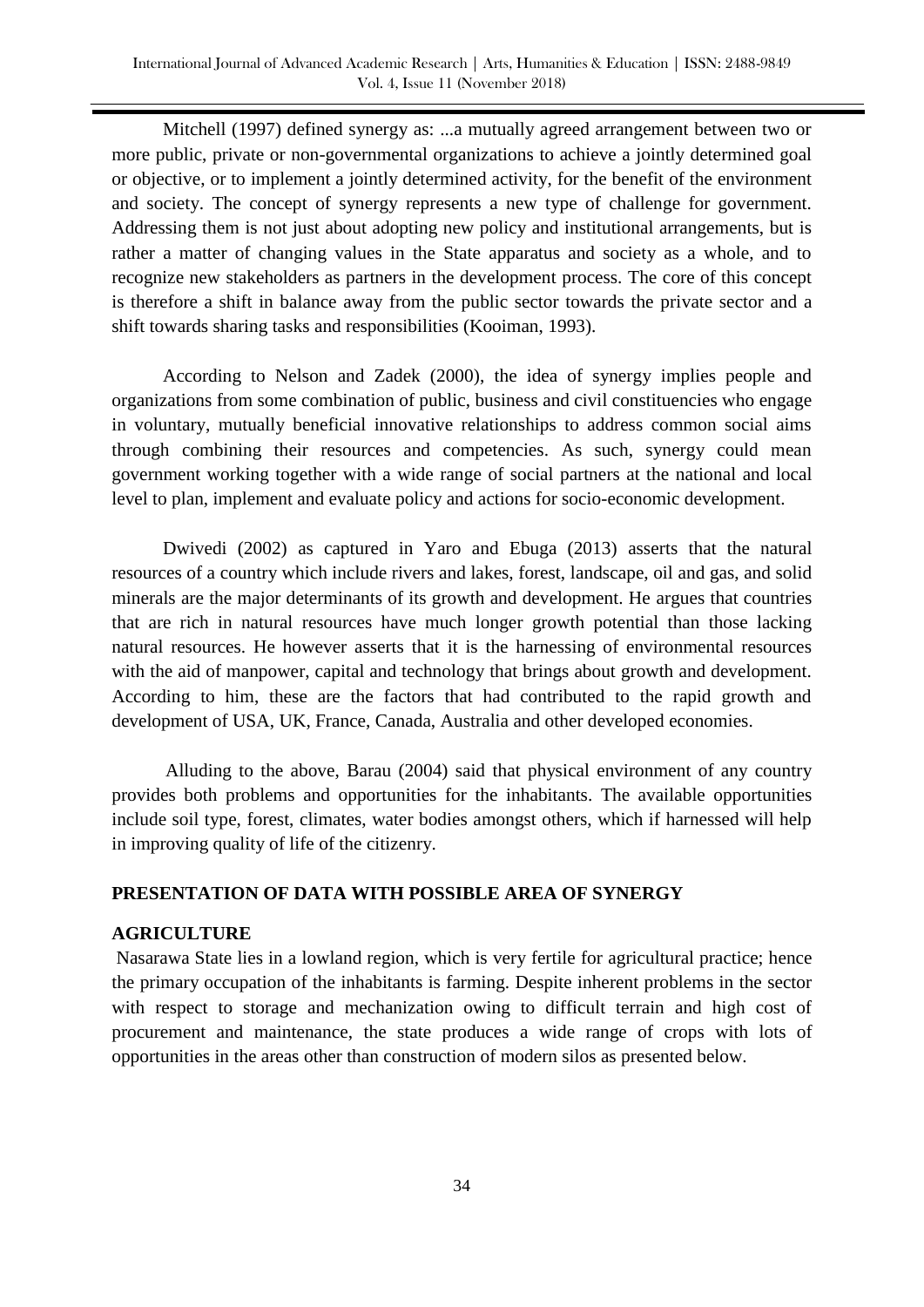| $\ensuremath{\mathrm{S/N}}$ | Crop         | Production       | <b>Production Area</b> | <b>Synergy Potentials</b>    |
|-----------------------------|--------------|------------------|------------------------|------------------------------|
|                             |              | Capacity (000mt) | (000HA)                |                              |
| 1.                          | Maize        | 108.69           | 58.83                  | Maize flour, custard         |
|                             |              |                  |                        | powder, baby food,           |
|                             |              |                  |                        | livestock feeds.             |
| 2.                          | Rice         | 105.63           | 31.24                  | Rice milling plants          |
| $\overline{3}$ .            | Sorghum      | 1117.72          | 86.92                  | Flour, malt confectionaries  |
| $\overline{4}$ .            | Millet       | 14.21            | 13.53                  | Grain processing             |
| $\overline{5}$ .            | Cowpea       | 5.20             | 12.19                  | Processing plant             |
| 6.                          | Soya beans   | 1.97             | 2.09                   | Soya milk, Vegetable oil,    |
|                             |              |                  |                        | soya flour.                  |
| 7.                          | Yam          | 1198.20          | 67.34                  | Yam flour, chips pellets,    |
|                             |              |                  |                        | pounded yam.                 |
| 8.                          | Cassava      | 164.32           | 17.49                  | Flour chips, pellets starch, |
|                             |              |                  |                        | glucose/dextrose             |
| 9.                          | Sweet potato | 3.43             | 0.32                   | Dextrose, glucose, chips     |
| 10.                         | Irish potato | 1.43             | 0.22                   | Chips.                       |
| 11.                         | Orange       | 750,000          | 25,000                 | Fruit juice                  |
| 12.                         | Mango        | 180,000          | 10,000                 | Juice production             |
| 13.                         | Cashew       | 300,000          | 2000                   | Oil solvent, edible nuts     |
| 14.                         | Oil palm     | 75,000           | 500                    | Palm oil, palm wine,         |
|                             |              |                  |                        | cosmetics                    |
| 15.                         | Coconut      | 65,000           | 400                    | Coconut oil                  |
| 16.                         | Ground nut   | 123.80           | 104.10                 | Oil processing plant         |
| 17.                         | Beniseed     | 6.24             | 13.13                  | Confectionary, edible oil    |
| 18.                         | Melon        | <b>NA</b>        | NA                     | Mellon milling               |

|  |  | Table 1: Major agricultural crops with synergy and industrial potentials |  |
|--|--|--------------------------------------------------------------------------|--|
|  |  |                                                                          |  |

**Source:** www. nasarawastate.org

#### **SOLID MINERALS**

Exploration and mining activities in Nigeria as extensively studied by Akwa, et,al (2007) show that Nasarawa state is one of the leading mineral deposits states in the country. Solid minerals are found virtually in all the local government areas of the state. Except for barite, clay, glass sand and marbles with inferred reserves of 730,000 tones, 9.1 million tonnes, 2.54million tones and 4million tones respectively. Other minerals are yet to be quantified (www. nasarawastate.org).

 Although mining is a major area of synergy in the state, these, will therefore provide good facilities for the processing of these minerals. Synergy opportunities therefore exist in the solid mineral sector of the state as detailed below.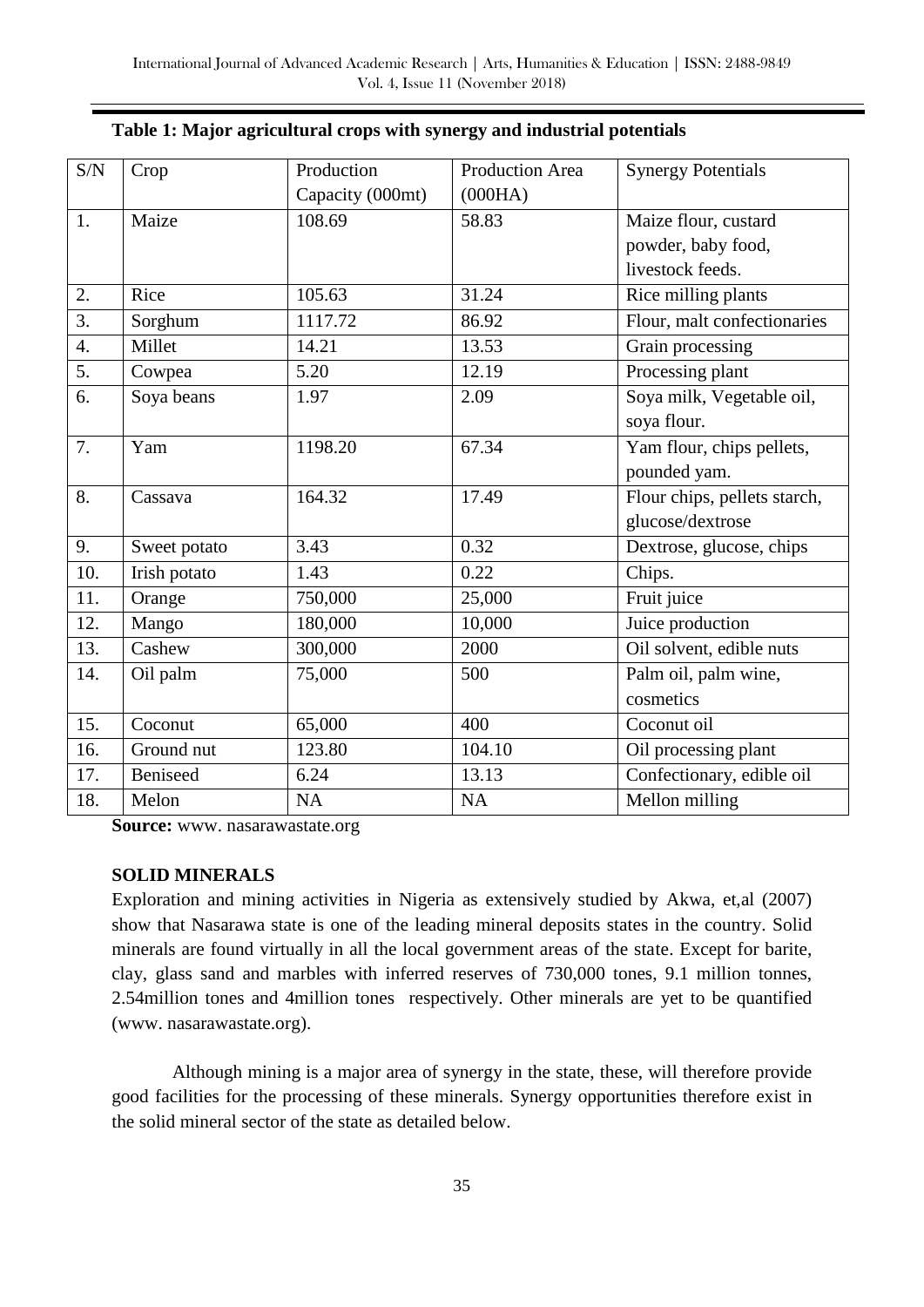| S/N              | LGA/locality                        | Minerals                                    |
|------------------|-------------------------------------|---------------------------------------------|
| 1.               | Akwanga                             | Cassiterite, Clay, Columbite, Mica,         |
|                  |                                     | Grannite, Limenite                          |
| 2.               | Awe (Azara, Wuse, Aloshi)           | Baryte, Clay, Galena, Salt, Limestone       |
| 3.               | Doma                                | Clay, Silica sand                           |
| $\overline{4}$ . | Keana                               | Baryte, Galena, Salt, Zinc, Lead,           |
|                  |                                     | Limestone.                                  |
| 5.               | Karu(Panda)                         | Clay, Glass sand, Granite, Tantalite, Mica  |
| 6.               | Keffi(Ungwar Doka, Tudun Jenjela)   | Clay, Tale, Gemstone (Tourmaline,           |
|                  |                                     | Aquamarine, Sapphire)                       |
| 7.               | Kokona(Bakin-Aini, Rafin Gabas)     | Mica, Chalcopyrite, Gemstone                |
|                  |                                     | (Tourmaline and Aquamarine)                 |
| 8.               | Lafia (Shabu)                       | Clay, Silica sand, Gemstone (Topaz)         |
| 9.               | Nassarwa Eggon (Wana, Alogani, Mada | Quartz, Mica, Granite, Gemstone             |
|                  | station, Ungwar Gyawa)              | (Emerald, Aquamarine, Heliodor, Topaz,      |
|                  |                                     | Amethyst)                                   |
| 10.              | Obi                                 | Baryte, Clay, Coal                          |
| 11.              | Nassarawa(Udege-mbeki)              | Cassiterite, Clay, Columbite, Tantalite     |
| 12.              | Toto (Ugya)                         | Marble, Iron ore, Mica                      |
| 13.              | Wamba(Randa, Gongon)                | Cassiterite, Tantalite, Granite, Columbite, |
|                  |                                     | limonite, Aquamarine                        |

#### **Table 2: Distribution of Solid Minerals in Nasarawa State**

**Source:** Nasarawa State Ministry of Commerce, Industries and Cooperatives Lafia.

#### **Table 3: Synergy Opportunities in the Solid Mineral Sector**

| S/N              | <b>Synergy Opportunities</b>               | <b>Viable Locations</b>       |
|------------------|--------------------------------------------|-------------------------------|
| 1.               | <b>Baryte Processing</b>                   | Azara                         |
| 2.               | Solid Minerals buying centres              | Lafia, Akwanga and keffi      |
| 3.               | <b>Lapidary Plants for Gemstone</b>        | N/Eggon, Garaku               |
| $\overline{4}$ . | Glass making                               | Shabu                         |
| 5.               | Marble processing                          | Toto                          |
| 6.               | <b>Salt Factories</b>                      | Keana, Ribi                   |
| 7.               | <b>Burnt Bricks Factories</b>              | Keffi, kadarko, Akwanga, Karu |
| 8.               | <b>Cement Plants</b>                       | Kadarko, Keana                |
| 9.               | Coal briquetting enterprise                | Obi                           |
| 10.              | Battery manufacturing                      | Keana                         |
| 11.              | Electric/Energy generating plants          | Obi, Keffi, Wamba,            |
|                  |                                            | Nass/Eggon                    |
| 12.              | <b>Ceramics and Bricks works</b>           | Akwanga                       |
| 13.              | Terrazo/Tiles making and marketing company | Gadabuke, Toto                |

**Source:** Adopted from Yaro, O.O (2005): Developing Solid Minerals Deposits for Rural Development in Nigeria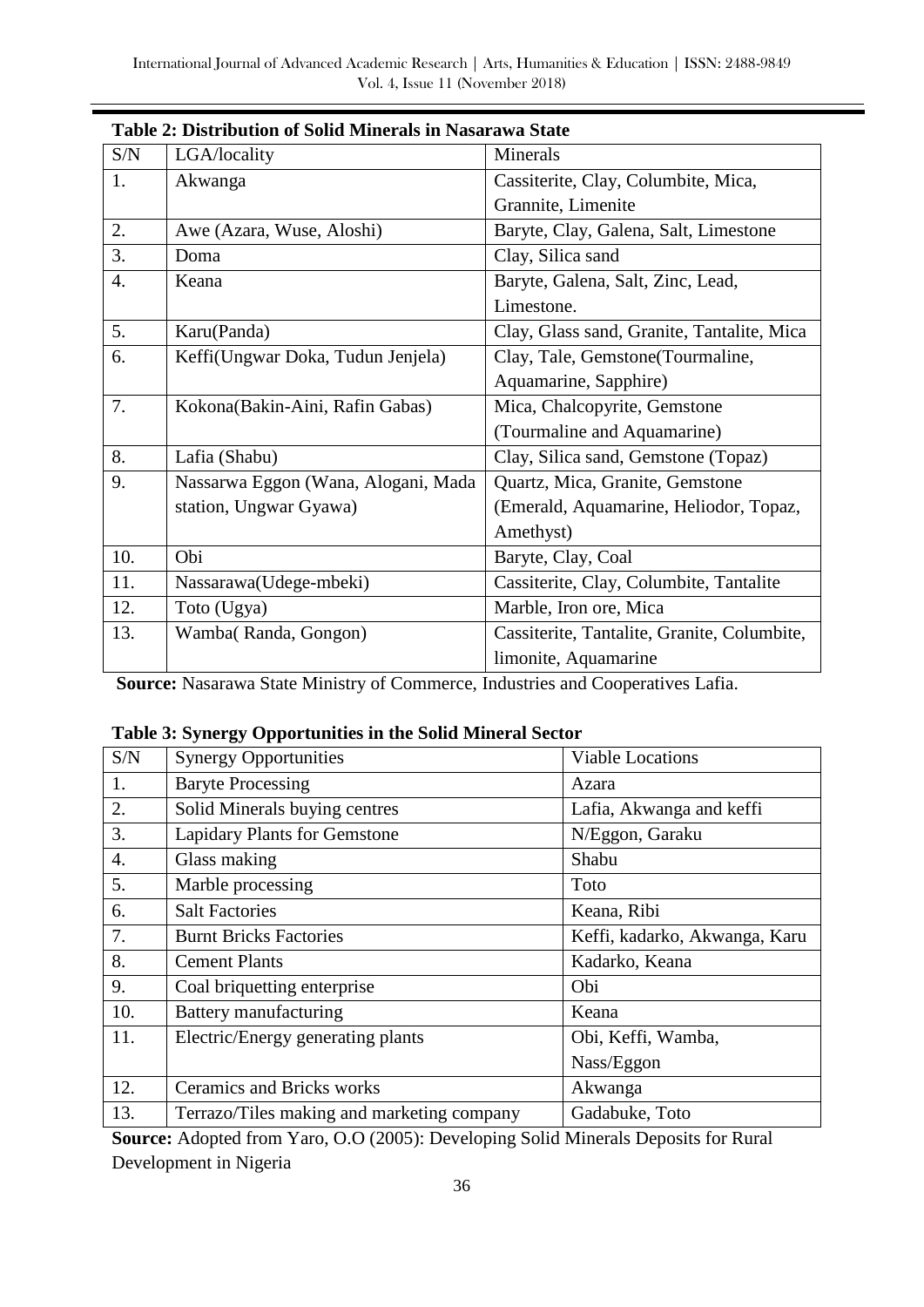# **TOURISM POTENTIALS AND POSSIBLE AREAS OF SYNERGY**

Nasarawa State has abundant tourism landmarks and sites cutting across the thirteen local government areas which are in need of development as distributed in the table 4 below:

| Table 4: Distribution of Tourism Resources with synergy Investible Potentials in |  |
|----------------------------------------------------------------------------------|--|
| Nasarawa State.                                                                  |  |

| S/N              | <b>Tourist Sites</b>    | Location         | <b>Size</b> | Possible Areas of synergy            |
|------------------|-------------------------|------------------|-------------|--------------------------------------|
| 1.               | Peperuwa Lake           | Peperuwa East of | 7 x 3.8km   | Picnicking, Camping, Viewing,        |
|                  |                         | Lafia            |             | Hotel Business.                      |
| 2.               | <b>Malloney Hills</b>   | Keffi            | Long        | Picnicking, Camping.                 |
| 3.               | Oku-Akpa                | Nasarawa         | Long        | Picnicking, Mountaineering,          |
|                  |                         |                  |             | Hunting.                             |
| $\overline{4}$ . | Umaisha River           | Umaisha (Toto)   | Large       | Fishing, Swimming, Boating,          |
|                  |                         |                  |             | Regatta                              |
| 5.               | Akiri Warm Spring       | Akiri (Awe)      | Large       | <b>Curative Powers, Water Spring</b> |
|                  |                         |                  |             | Plant.                               |
| 6.               | Doma Dam                | Doma             | 2km x       | Irrigation, Fish Farming.            |
|                  |                         |                  | 300m        |                                      |
| 7.               | Lafia Dyeing Pits and   | Kofar Pada       |             | Traditional Cloth Weaving,           |
|                  | <b>Calabash Carving</b> | (Lafia)          |             | Calabash Weaving.                    |
| 8.               | Akiri Salt Lake         | Akiri (Awe)      | Large       | <b>Salt Deposits</b>                 |
| 9.               | Hunki Ox-bow Lake       | Tunga (Awe)      | 7km x 70m   | Picnicking, Boating, Fishing, Game   |
|                  |                         |                  |             | viewing.                             |
| 10.              | Farin Ruwa Falls        | Farin Ruwa       | 150 x50m    | Hydroelectricity, Water spring,      |
|                  |                         | (Wamba)          |             | Wildlife.                            |
| 11.              | Eggon Hills and         | Nassarawa Eggon  | 300m high   | Quarrying, Hotel Business            |
|                  | Caves                   |                  |             |                                      |
| 12.              | Ara Rocks               | Ara (Nassarawa)  | 150m high   | Leadership Training, Camping,        |
|                  |                         |                  |             | Mountaineering                       |
| 13.              | Keana Salt Village      | Keana            | Large       | <b>Salt Deposits</b>                 |
| 14.              | <b>Numan Rocks</b>      | Andaha           | Long        | Camping, Leadership Training,        |
|                  |                         | (Akwanga)        |             | Mountaineering                       |

**Source:** www. Nasarawastate.org and Field survey, 2018.

# **WATER RESOURCES AND POSSIBLE AREAS OF SYNERGY**

The State is richly endowed with abundant water resources estimated at 36 billion cubic metres. Table 5 below captures the major water resources of Nasarawa state with their locations besides several ponds that exist along the major river valleys.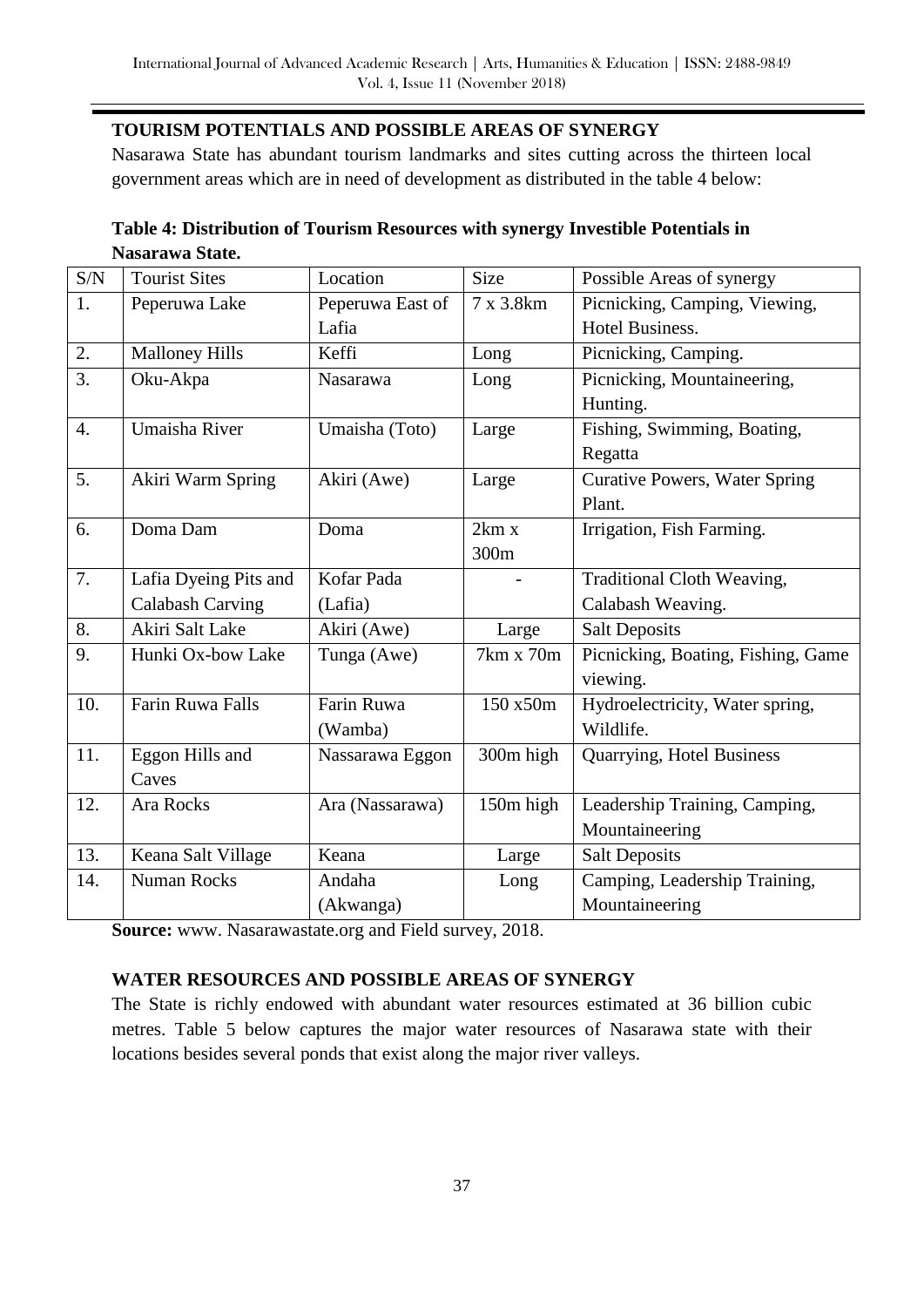| S/N | <b>Water Resources</b> | Location                |
|-----|------------------------|-------------------------|
| 1.  | Mada River             | Nass/Eggon Mada Station |
| 2.  | Gudi River             | Akwanga (Gudi Station)  |
| 3.  | Arikya River           | Lafia (Arikya)          |
| 4.  | Maisauri River         | Keffi (Maisauri)        |
| 5.  | Amba River             | Kokona (Amba)           |
| 6.  | Umaisha River          | Toto (Umaisha)          |
| 7.  | Uke River              | Karu (Uke)              |
| 8.  | <b>Antau River</b>     | Keffi (Antau)           |
| 9.  | <b>Awonge River</b>    | Doma (Awonge)           |
| 10. | Mararaban Kogi         | Lafia (Mararaban Kogi)  |
| 11. | Akiri Lake             | Lafia (Akiri)           |
| 12. | Hunki Lake             | Lafia (Hunki)           |
| 13. | Doma Dam               | Doma                    |
| 14. | Akwanga Dam            | Akwanga                 |
| 15. | Nassarawa Dam          | <b>Nassarawa</b>        |
| 16. | Farin Ruwa Falls       | Wamba (Farin Ruwa)      |
| 17. | Akiri Spring           | Lafia (Akiri)           |

#### **Table 5: Major water resources and locations**

**Source(s):** www.Nasarawastate.org, Ayih, 2003, Abimiku, 2009.

Note: Despite these rich water bodies, portable drinking water and edible fish are not within the reach of rural dwellers while agriculture is dominantly rain-fed. Thus, possible investments and synergy in this sector include private water supply companies, water treatment plants, bottled water factories, irrigation farming systems, hydroelectricity plants, fish farming, spring water processing plants, fish processing equipment like cold room and boating facilities.

#### **FOREST RESOURCES AND POSSIBLE AREAS OF SYNERGY**

Forests resource exist in Nasarawa state particularly in karu, Toto, Wamba, Nassarawa Eggon, Doma and Awe local government areas with merchantable species. Few of such trees include mahogany, iroko and obeche in large quantities. In this area, synergy and investment is possible in saw milling, furniture making, paper making, and agriculture and game reserve.

## **CLIMATOLOGICAL RESOURCES AND POSSIBLE AREAS OF SYNERGY**

The climate of Nasarawa is predominantly tropical with an average temperature of  $25^{\circ}$  C –  $36^{\circ}$  C and an average rainfall of 1300mm. There are two major seasons, wet and dry season. The former begins from April and terminates in October with August and September as the wettest months. The latter starts from November and ends in March, with February and March as the hottest months (www.nasarawastate.org). The synergy and investible potentials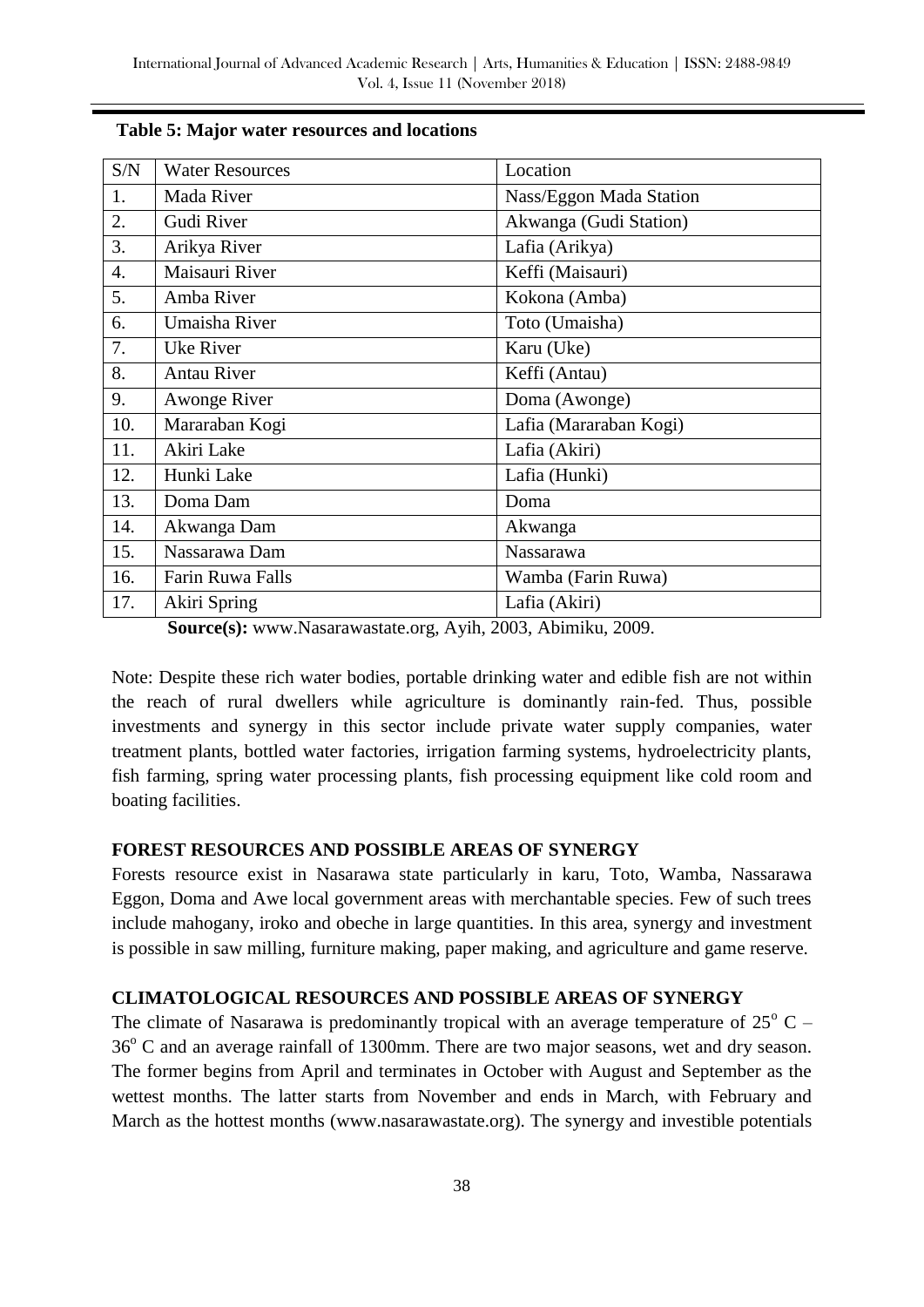arising from these forms of resources include development of wind turbines for electricity generation through wind energy, solar panels for energy generation among others.

## **PROXIMITY OF THE STATE TO FCT AND POSSIBLE AREAS OF SYNERGY**

With the vast land resource, strategic location and nearness to Abuja, Nigeria's Federal Capital City, International market structure and hotel business would be a viable venture (Abimiku, 2009). Already, hotel business is springing up rapidly for the comfort and convenience of visitors especially in Lafia, Keffi, Akwanga, Nassarawa and Karu. With synergy more resources would be invested and this will boast tourism, small and medium scale enterprises and property development in the state.

## **DISCUSSION OF FINDINGS**

A synergy model in harnessing the development potentials of Nasarawa State. Figure 1: Framework of the model



Source: From Research Study.

A strategic proposal is conceptualized for proper and a sustainable synergy in areas of these potentials. Here, the government forms the focal point of discussion since government has control over land and land resources based on the Land Use Act of 1978. These potentials can be harness when government create an enabling environment for private sector participation.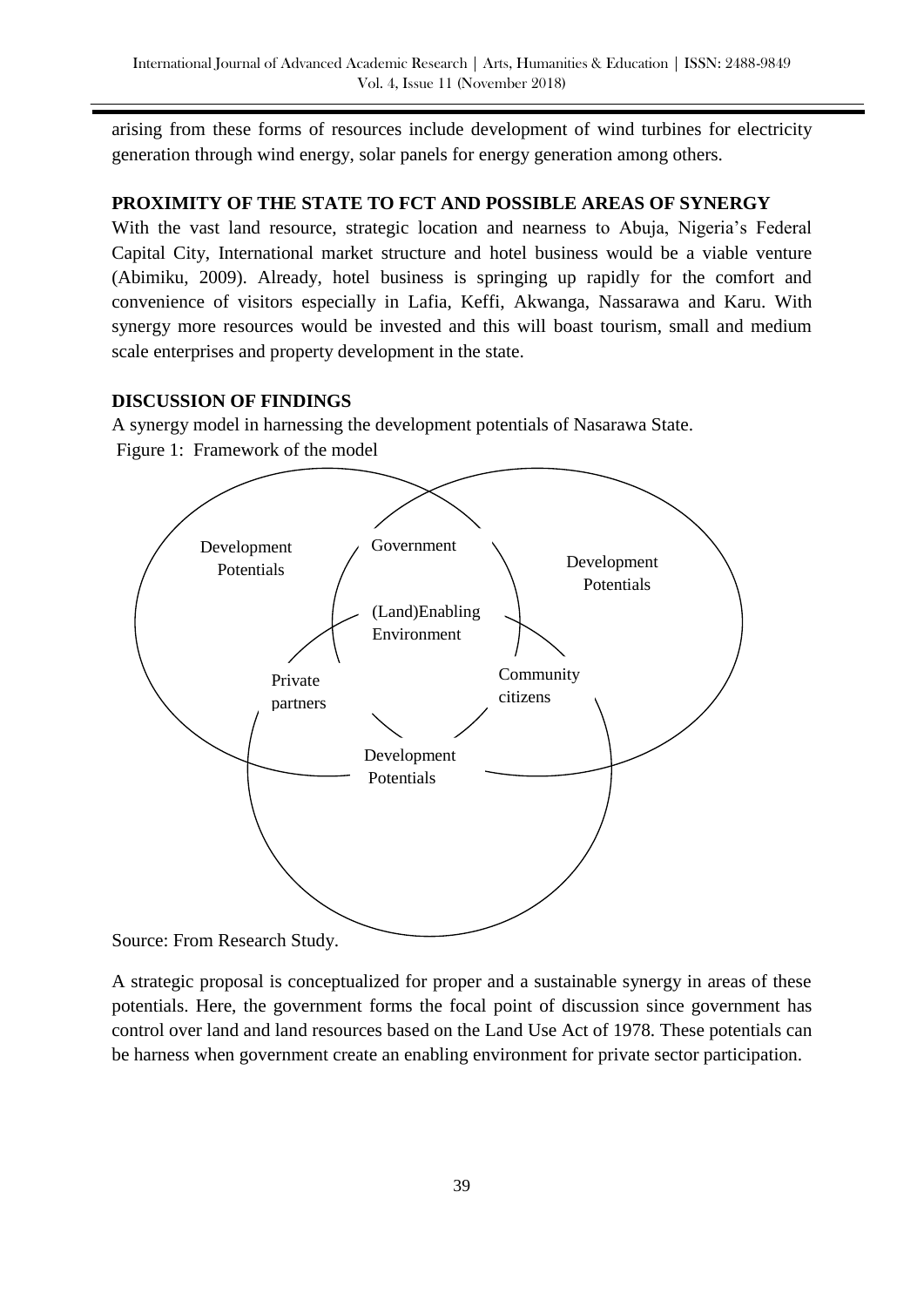This paper envisages a whole study package of the following actors:

- 1. Government
- 2. Private sector
- 3. Stakeholders (Community participants or citizens).

Based on the framework above, First, government as the focal point will ensure minimizing financial cost, efficiency in management and protection against technology obsolescence. Secondly, Private partners will ensure reliable stream of revenue, provision of skilled labourers and access to technology and innovation in the development of these potentials and also creation of employment.

Thirdly, Citizen of the community will be employed and the operations will boast economic activities where these potentials are situated.

The table below specifies how government and the private sector could synergise on the basis of their competencies and comparative cost advantage.

| Potentials      | Government responsibility       | Private Sector         | Community                          |
|-----------------|---------------------------------|------------------------|------------------------------------|
|                 |                                 | responsibility         | (citizens/participants)            |
|                 |                                 |                        | responsibility                     |
| Solid minerals  | Provisions of access roads      | Provision of modern    | Provision<br>of<br>labourers<br>tΩ |
|                 | Issuing of licence              | tools and machines     | perform the tasks and boosting     |
|                 | Provision of water e.g dams,    | e.g lapidary           | the economic well being of the     |
|                 | rivers and ponds                |                        | community.                         |
|                 |                                 | Exploitation of solid  |                                    |
|                 |                                 | minerals<br>and<br>the |                                    |
|                 |                                 | marketing              |                                    |
| Water resources | Creating<br>enabling<br>an      | Provision of           | Provision<br>labourers<br>of<br>to |
|                 | environment in the provision    | technology for         | perform the<br>tasks<br>through    |
|                 | of<br>water<br>for<br>resources | power distribution,    | employment                         |
|                 | electricity generation          | rearing animals,       |                                    |
|                 |                                 | processing of          |                                    |
|                 |                                 | fish, technology       |                                    |
|                 |                                 | for irrigation         |                                    |
|                 |                                 | system of farming,     |                                    |
|                 |                                 | conveyance of          |                                    |
|                 |                                 | people and goods       |                                    |
|                 |                                 | across water bodies    |                                    |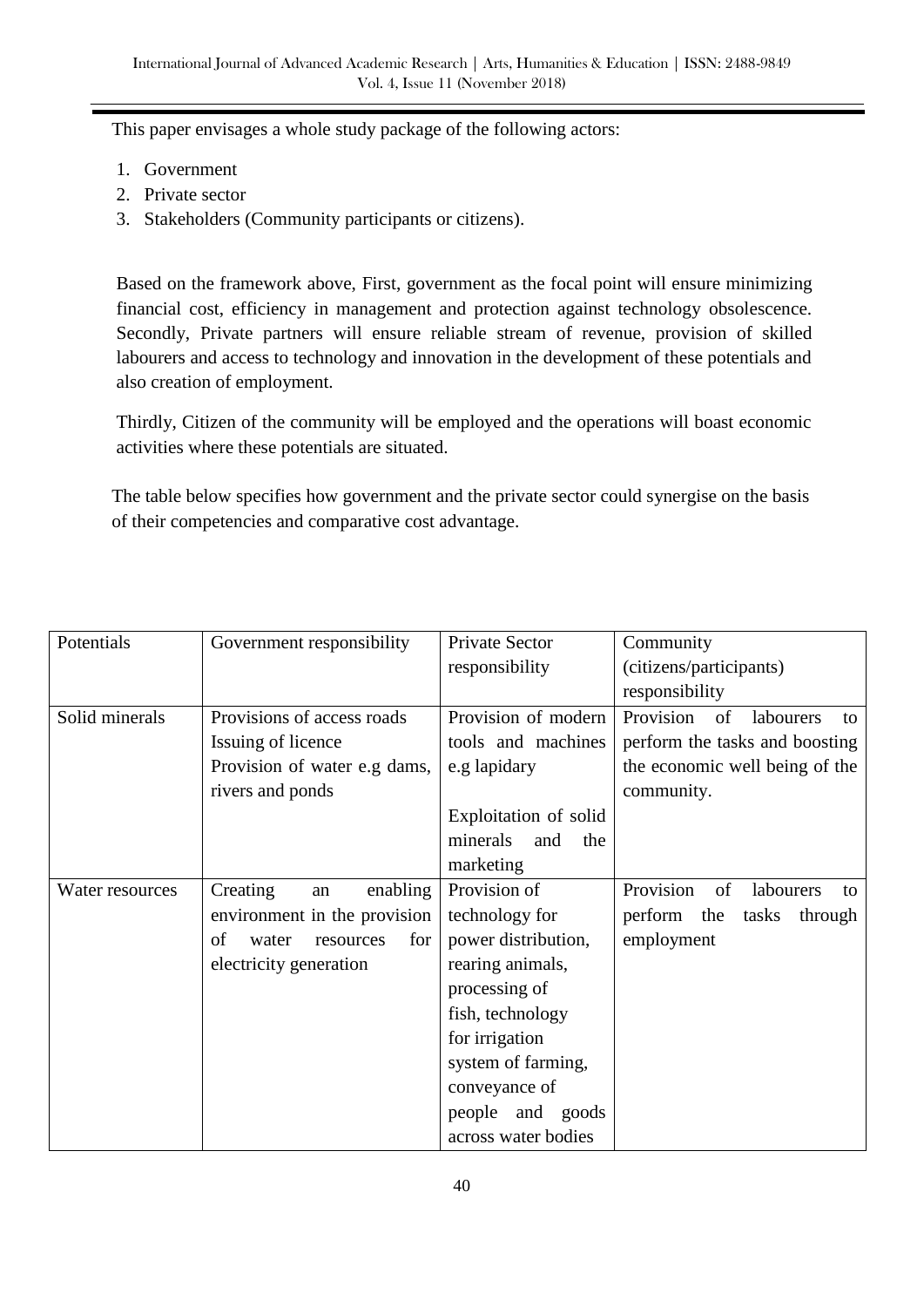International Journal of Advanced Academic Research | Arts, Humanities & Education | ISSN: 2488-9849 Vol. 4, Issue 11 (November 2018)

| Tourism          | Electrification<br>of<br>tourist | Construction<br>and      | Provision of labourers by the |
|------------------|----------------------------------|--------------------------|-------------------------------|
| resources        | sites, provision of security     | of<br>management         | community                     |
|                  | and construction of roads        | hotels<br>and<br>other   |                               |
|                  | network and provision of         | catering facilities      |                               |
|                  | wildlife parks                   |                          |                               |
| Agriculture      | Provision of land, equipment     | Provision<br>of          | Provision of labourers by the |
|                  | and processing plants.           | technology for the       | community.                    |
|                  | Provision<br>of<br>storage       | processing of these      |                               |
|                  | facilities, warehouses<br>and    | agriculture produce.     |                               |
|                  | marketing board for<br>the       | Provision of modern      |                               |
|                  | standardisation of prices of     | farming tools.           |                               |
|                  | farm produce.                    |                          |                               |
| Forest resources | Provision of game reserve        | Provision<br>$\sigma$    | Provision of labourers by the |
|                  | and forest reserve.              | recreational             | community for employment      |
|                  |                                  | facilities, Investment   |                               |
|                  |                                  | milling,<br>saw<br>in    |                               |
|                  |                                  | furniture making and     |                               |
|                  |                                  | paper making.            |                               |
| Climatological   | Creating<br>enabling<br>an       | $\circ$ f<br>Development | Provision of labourers by the |
| resources        | environment for electricity      | technology for wind      | community                     |
|                  | generation                       | turbine<br>and<br>solar  |                               |
|                  |                                  | for<br>panels<br>power   |                               |
|                  |                                  | generation               |                               |

## **CONCLUSION**

This paper has highlighted and exposed the development potentials that exist in Nasarawa State of Nigeria for both the government and the private sector/entrepreneurs. However, for maximum exploration and utilisation of these potentials, the paper recommends a synergy of efforts between government and private sector or between private individuals in such areas that require huge capital outlay. Again, cooperative approach is reputable for comprehensive and realistic feasibility reports that would win the confidence of funds donors.